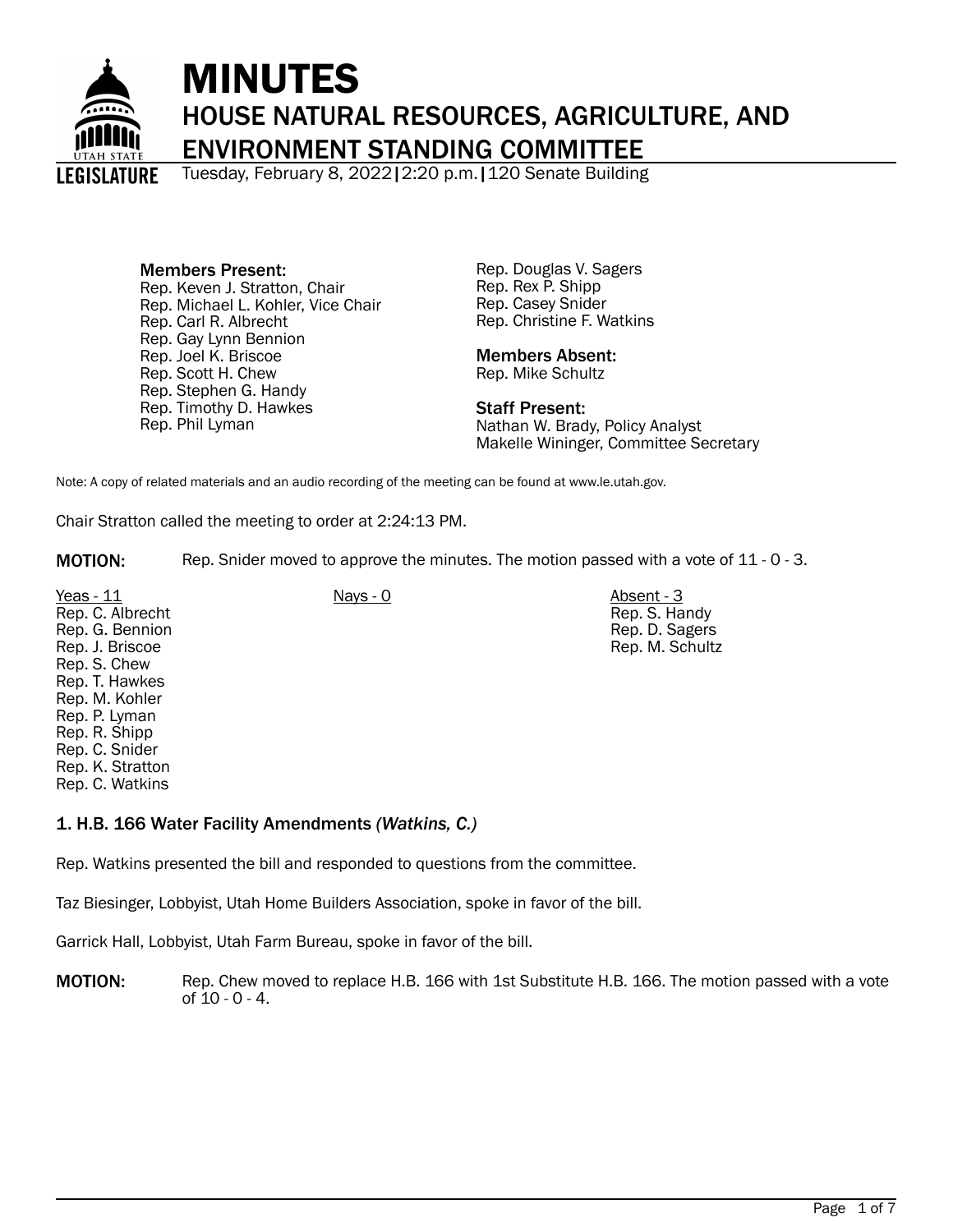#### HOUSE NATURAL RESOURCES, AGRICULTURE, AND ENVIRONMENT STANDING COMMITTEE FEBRUARY 8, 2022

| Yeas - 10<br>Rep. C. Albrecht<br>Rep. G. Bennion<br>Rep. J. Briscoe<br>Rep. S. Chew<br>Rep. T. Hawkes<br>Rep. M. Kohler<br>Rep. P. Lyman<br>Rep. R. Shipp<br>Rep. K. Stratton<br>Rep. C. Watkins | Nays - 0                                                                                                         | Absent - 4<br>Rep. S. Handy<br>Rep. D. Sagers<br>Rep. M. Schultz<br>Rep. C. Snider |
|--------------------------------------------------------------------------------------------------------------------------------------------------------------------------------------------------|------------------------------------------------------------------------------------------------------------------|------------------------------------------------------------------------------------|
| <b>MOTION:</b>                                                                                                                                                                                   | Rep. Chew moved to pass 1st Substitute H.B. 166 out favorably. The motion passed with a vote of<br>$10 - 0 - 4.$ |                                                                                    |
| Yeas - 10<br>Rep. C. Albrecht<br>Rep. G. Bennion<br>Rep. J. Briscoe<br>Rep. S. Chew<br>Rep. T. Hawkes<br>Rep. M. Kohler<br>Rep. P. Lyman<br>Rep. R. Shipp<br>Rep. K. Stratton<br>Rep. C. Watkins | $Nays - 0$                                                                                                       | Absent - 4<br>Rep. S. Handy<br>Rep. D. Sagers<br>Rep. M. Schultz<br>Rep. C. Snider |

#### 2. H.C.R. 4 Concurrent Resolution Encouraging Protection of Archaeological Sites *(Kwan, K.)*

Rep. Karen Kwan presented the bill.

Rep. C. Watkins

MOTION: Rep. Lyman moved to replace H.C.R. 4 with 1st Substitute H.C.R. 4. The motion passed with a vote of  $10 - 0 - 4$ .

| Yeas - 10        | Nays - 0 | Absent - 4      |
|------------------|----------|-----------------|
| Rep. C. Albrecht |          | Rep. S. Handy   |
| Rep. G. Bennion  |          | Rep. D. Sagers  |
| Rep. J. Briscoe  |          | Rep. M. Schultz |
| Rep. S. Chew     |          | Rep. C. Snider  |
| Rep. T. Hawkes   |          |                 |
| Rep. M. Kohler   |          |                 |
| Rep. P. Lyman    |          |                 |
| Rep. R. Shipp    |          |                 |
| Rep. K. Stratton |          |                 |

Christopher Merritt, Historic Preservation Officer, Utah Division of State History, expanded on the bill.

**MOTION:** Rep. Hawkes moved to pass 1st Substitute H.C.R. 4 out favorably with further discussion and thanks from the committee. The motion passed with a vote of 11 - 0 - 3.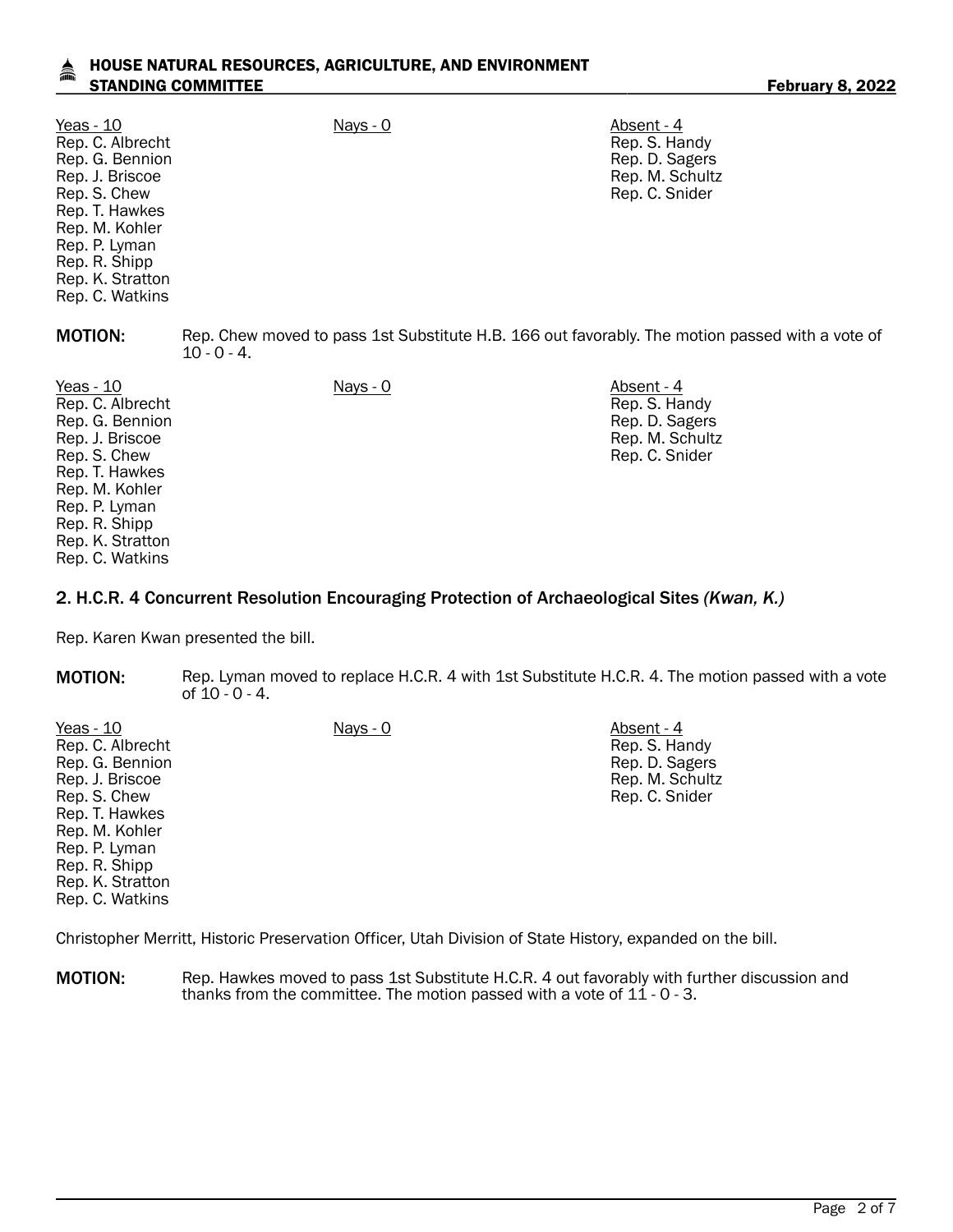### HOUSE NATURAL RESOURCES, AGRICULTURE, AND ENVIRONMENT STANDING COMMITTEE **February 8, 2022**

Yeas - 11 Nays - 0 Nays - 0 Absent - 3 Rep. C. Albrecht Rep. G. Bennion Rep. J. Briscoe Rep. S. Chew Rep. T. Hawkes Rep. M. Kohler Rep. P. Lyman Rep. R. Shipp Rep. C. Snider Rep. K. Stratton Rep. C. Watkins

Rep. S. Handy Rep. D. Sagers Rep. M. Schultz

Rep. M. Schultz

# 3. H.B. 92 Transportation of Dogs Act *(Matthews, A.)*

Rep. Ashlee Matthews presented the bill with assistance of Rachel Heatley, Humane Society of Utah. They responded to questions from the committee.

[Transportation of Dogs Act Document 1](https://le.utah.gov/interim/2022/pdf/00001650.pdf)

[Transportation of Dogs Act Document 2](https://le.utah.gov/interim/2022/pdf/00001651.pdf)

Ashlee Miller, member of the public, spoke in favor of the bill.

Abbey Benesh, attorney, Humane Society of Utah, spoke in favor of the bill.

**MOTION:** Rep. Briscoe moved to go to the next item on the agenda with further discussion from the committee. The motion passed with a vote of 13 - 0 - 1.

Yeas - 13 Nays - 0 Nays - 0 Absent - 1 Rep. C. Albrecht Rep. G. Bennion Rep. J. Briscoe Rep. S. Chew Rep. S. Handy Rep. T. Hawkes Rep. M. Kohler Rep. P. Lyman Rep. D. Sagers Rep. R. Shipp Rep. C. Snider Rep. K. Stratton Rep. C. Watkins

#### 4. H.B. 240 Utah Lake Amendments *(Stratton, K.)*

Vice Chair Kohler assumed the chair.

Chair Stratton presented the bill and responded to questions from the committee.

Craig Christensen, member of the public, spoke in favor of the bill.

Jay Larsen, member of the public, commented on the bill.

Ben Abbott, member of the public, spoke in favor of the bill and provided pamphlets for the committee and the public.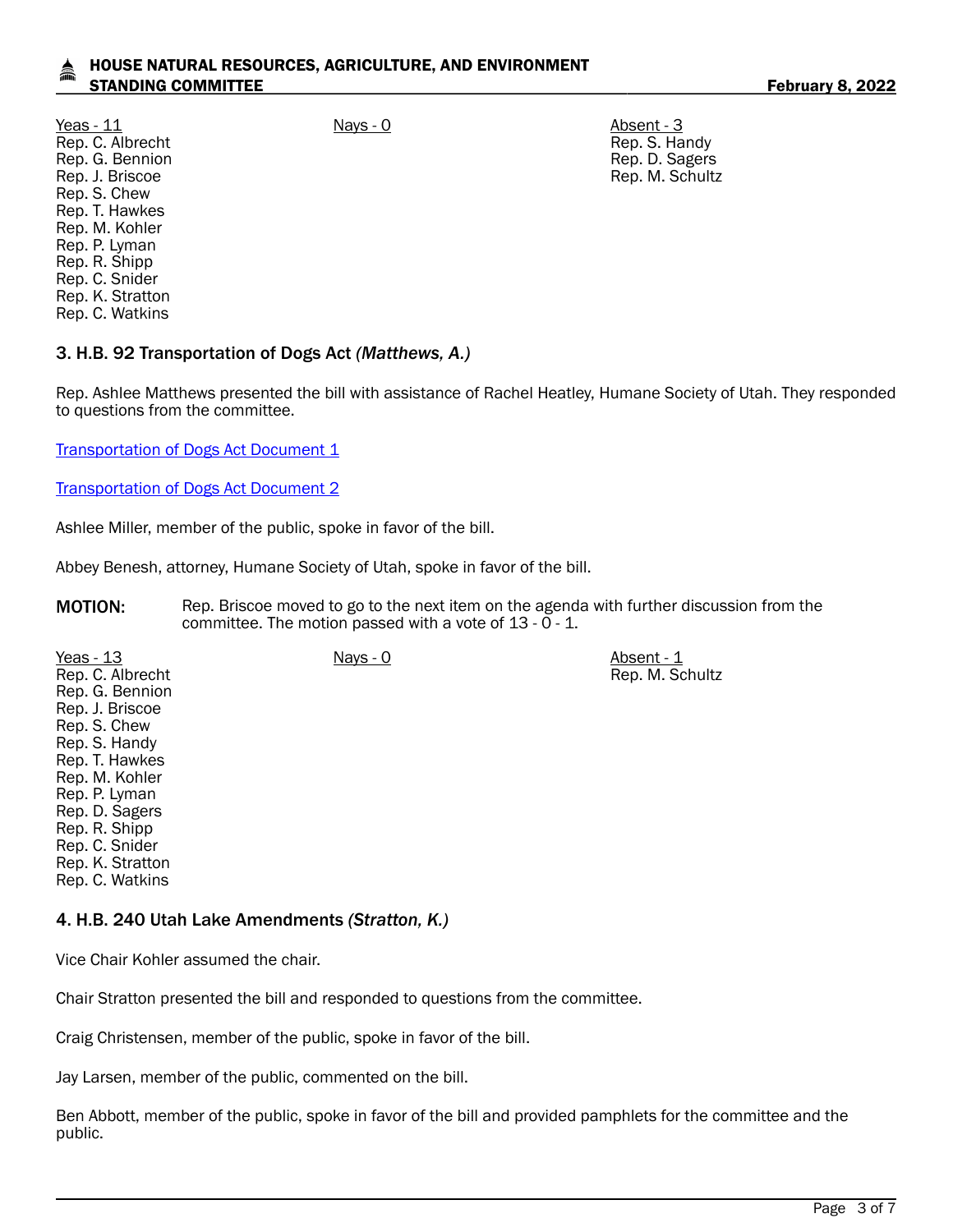#### [Utah Lake: An Ecosystem in Recovery](https://le.utah.gov/interim/2022/pdf/00001652.pdf)

Sierra Lowe, member of the public, spoke against the bill. James Mooney, Timpanogos Nation, spoke against the bill. Kaye Nelson, Conserve Utah Valley, spoke in favor of the bill. Logan Millsap, member of the public, spoke in favor of the bill. Te Anu Tonga, member of the public, commented on the bill. Leah Hansen, member of the public, spoke in favor of the bill. Devon Lowe, member of the public, commented on the bill. Peggy Climenson, member of the public, spoke in favor of the bill. Elizabeth Currit, member of the public and student, spoke in favor of the bill. Jeff Hartley, Lake Restoration Solutions, commented on the bill. Richard F., member of the public, spoke in favor of the bill. Lynn Carroll, member of the public, spoke in favor of the bill. Christi Leman, Mormon Women for Ethical Government, spoke in favor of the bill. Ron Madson, owner, Lindon Marina, commented on the bill. Mark Allen, Protect and Preserve American Fork Canyon, spoke in favor of the bill. Tara Bishop, member of the public, spoke in favor of the bill.

Sarah Rushforth, member of the public, spoke in favor of the bill.

**MOTION:** Rep. Snider moved to replace H.B. 240 with 1st Substitute H.B. 240. The motion passed with a vote of 13 - 0 - 1.

Yeas - 13 Nays - 0 Nays - 0 Absent - 1 Rep. C. Albrecht Rep. G. Bennion Rep. J. Briscoe Rep. S. Chew Rep. S. Handy Rep. T. Hawkes Rep. M. Kohler Rep. P. Lyman Rep. D. Sagers Rep. R. Shipp Rep. C. Snider Rep. K. Stratton Rep. C. Watkins Rep. M. Schultz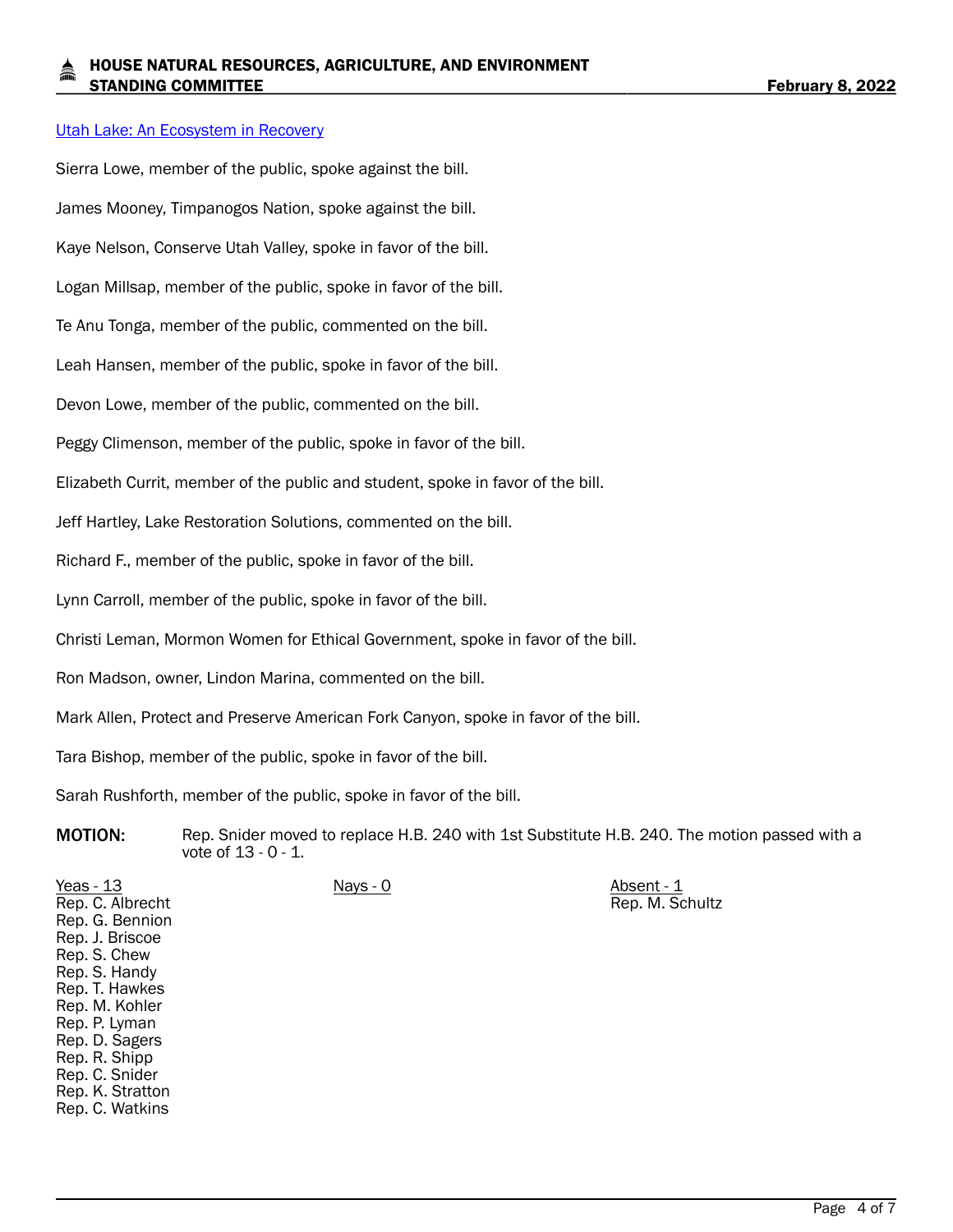### HOUSE NATURAL RESOURCES, AGRICULTURE, AND ENVIRONMENT STANDING COMMITTEE **February 8, 2022**

MOTION: Rep. Snider moved to pass 1st Substitute H.B. 240 out favorably with further discussion from the committee. The motion passed with a vote of 7 - 6 - 1.

Yeas - 7 Nays - 6 Absent - 1 Rep. G. Bennion Rep. J. Briscoe Rep. S. Handy Rep. T. Hawkes Rep. M. Kohler Rep. C. Snider Rep. K. Stratton

Rep. C. Albrecht Rep. S. Chew Rep. P. Lyman Rep. D. Sagers Rep. R. Shipp Rep. C. Watkins

Rep. M. Schultz

Chair Stratton resumed the chair.

#### 5. H.B. 242 Secondary Water Metering Amendments *(Peterson, V.)*

Rep. Val Peterson presented the bill with assistance of Brian Steed, Executive Director, Utah Department of Natural Resources. They responded to questions from the committee.

Scott Paxman, General Manager, Weber Basin Water Conservancy District, spoke in favor of the bill and responded to a question from the committee.

Jake Ferguson, General Manager, South Davis Water Department, spoke against the bill and shared a handout with the committee.

#### [HB242 CRS Engineers Report](https://le.utah.gov/interim/2022/pdf/00001682.pdf)

Rick Smith, General Manager, Davis and Weber Counties Canal Company, spoke against the bill.

Rodney Hill, Haights Creek Irrigation, spoke against the bill.

Molly Wheeler, Policy Director, Utah League of Cities and Towns, spoke against the bill.

Clint Morris, Layton City Council, spoke against the bill.

- **MOTION:** Rep. Hawkes moved to pass H.B. 242 out favorably with further discussion from the committee. The motion passed with a vote of 9 - 4 - 1.
- Yeas 9 Nays 4 Absent 1 Rep. C. Albrecht Rep. G. Bennion Rep. J. Briscoe Rep. S. Chew Rep. S. Handy Rep. T. Hawkes Rep. D. Sagers Rep. C. Snider Rep. K. Stratton

Rep. M. Kohler Rep. P. Lyman Rep. R. Shipp Rep. C. Watkins Rep. M. Schultz

### 6. S.B. 69 Animal Shelter Revisions *(Hinkins, D.)*

Sen. David Hinkins presented the bill with assistance of Sundays Hunt, Utah State Director, Humane Society of the United States. They responded to questions from the committee.

Lindsay Ortega, Executive Director, Nuzzles and Co., spoke in favor of the bill.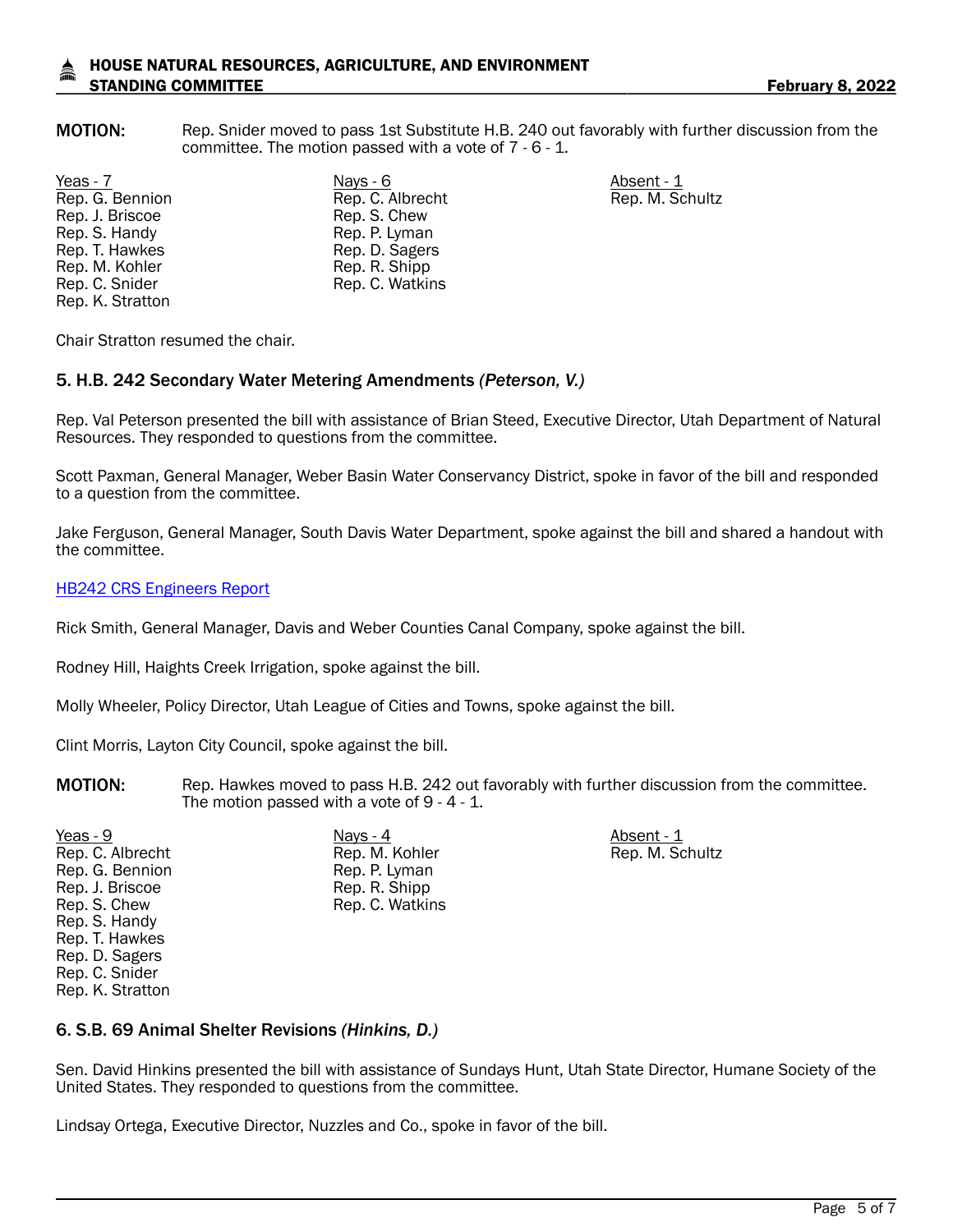#### HOUSE NATURAL RESOURCES, AGRICULTURE, AND ENVIRONMENT STANDING COMMITTEE **February 8, 2022**

Jamie Johansen, Salt Lake County Animal Services, spoke in favor of the bill.

George Chapman, member of the public, spoke in favor of the bill.

Mike Smith, sheriff, Utah Sheriff Association, spoke against the bill.

Nathan Curtis, sheriff, Sevier County, spoke against the bill.

**MOTION:** Rep. Bennion moved to go to the next item on the agenda and had further discussion to the bill. The motion passed with a vote of 11 - 0 - 3.

Yeas - 11 Nays - 0 Nays - 0 Absent - 3 Rep. C. Albrecht Rep. G. Bennion Rep. S. Chew Rep. S. Handy Rep. T. Hawkes Rep. M. Kohler Rep. P. Lyman Rep. R. Shipp Rep. C. Snider Rep. K. Stratton Rep. C. Watkins

Rep. J. Briscoe Rep. D. Sagers Rep. M. Schultz

## 7. S.B. 72 ATV Weight Limit Amendments *(Hinkins, D.)*

Sen. Hinkins presented the bill, shared a document with the committee, and responded to a question from the committee.

#### [SB72 ATV Weight Limit Amendments](https://le.utah.gov/interim/2022/pdf/00001685.pdf)

MOTION: Rep. Handy moved to pass S.B. 72 out favorably. The motion passed with a vote of 11 - 0 - 3.

| Yeas $-11$       | Nays - 0                                                                  | Absent - 3      |  |
|------------------|---------------------------------------------------------------------------|-----------------|--|
| Rep. C. Albrecht |                                                                           | Rep. J. Briscoe |  |
| Rep. G. Bennion  |                                                                           | Rep. D. Sagers  |  |
| Rep. S. Chew     |                                                                           | Rep. M. Schultz |  |
| Rep. S. Handy    |                                                                           |                 |  |
| Rep. T. Hawkes   |                                                                           |                 |  |
| Rep. M. Kohler   |                                                                           |                 |  |
| Rep. P. Lyman    |                                                                           |                 |  |
| Rep. R. Shipp    |                                                                           |                 |  |
| Rep. C. Snider   |                                                                           |                 |  |
| Rep. K. Stratton |                                                                           |                 |  |
| Rep. C. Watkins  |                                                                           |                 |  |
|                  |                                                                           |                 |  |
| <b>MOTION:</b>   | Rep. Handy moved to adjourn. The motion passed with a vote of 11 - 0 - 3. |                 |  |